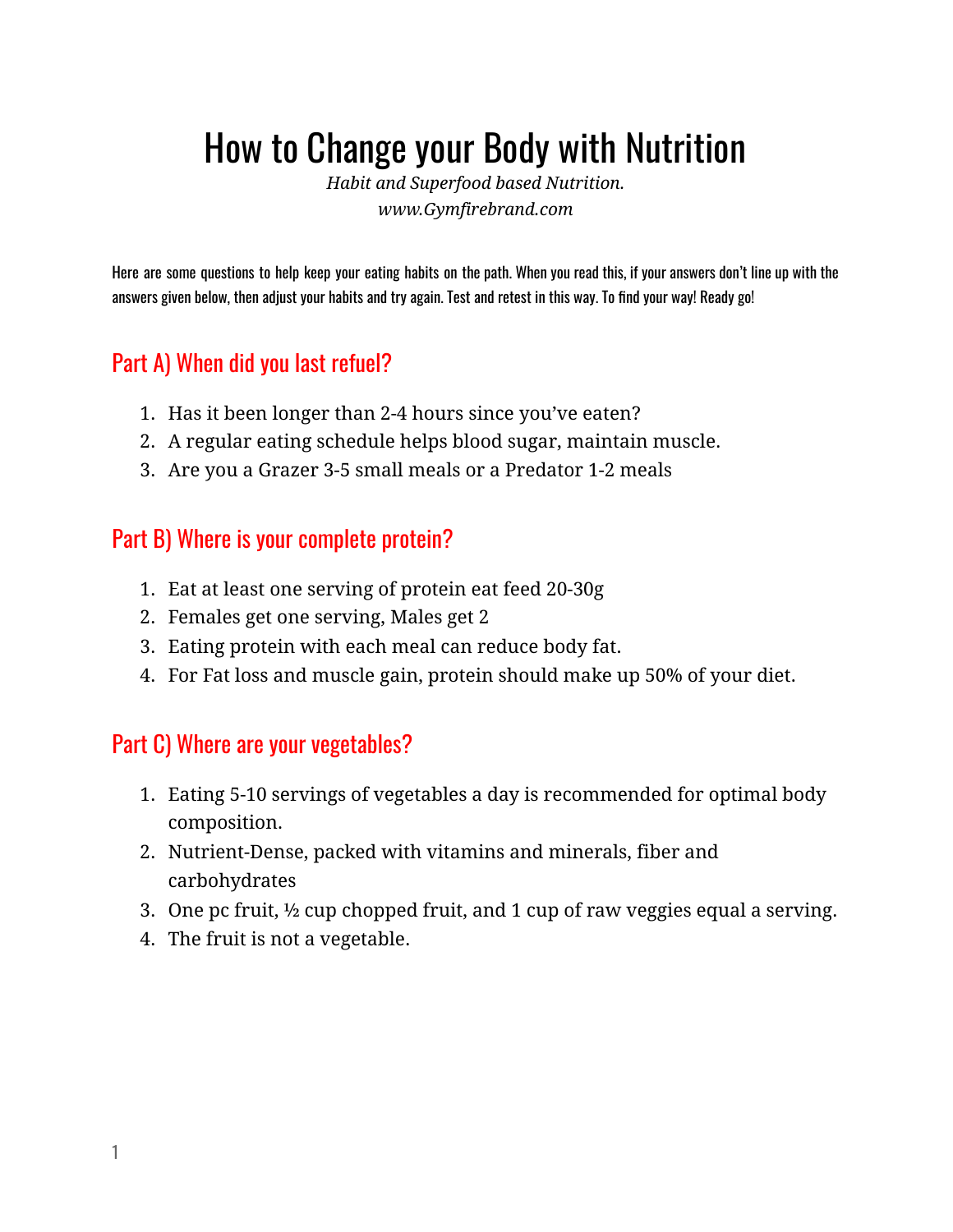## Part D) What Carbs are you eating?

- 1. If you have fat to burn but haven't just worked out, do not eat starchy carbs like; pasta, bread, rice, potato, tortilla, bagel, cake, muffin, and noodles, candy, cereal, or dairy products.
- 2. Instead, eat two servings of vegetables, mixed greens, and one serving of raw fruit.
- 3. If you have fat to burn, but you've just worked out hard, then a mix of Carb sources is fine.
- 4. Control Carbs, not Low Carbs, save your carbs within 1-2 hrs after exercise.
- 5. Focus on whole-grain variety
- 6. If you want to lose fat, you only get to eat carbs when you earn them—no exercise, no carbs other than fruits and veggies, of course.
- 7. If you want to gain muscle or support carb-dependent activities, use the carb timing principles.
- 8. For Fat loss, Carbs should make up 20% of your diet.

### Part E) Where are you getting your fats?

- 1. You need fat from animal foods, oils, nuts, seeds, and seed oil.
- 2. Spread fats throughout your day, try to add Healthy monounsaturated fats.
- 3. Fat doesn't make people fat; too many calories does
- 4. Fat should make up 30% of your diet.
- 5. Add oils, nuts, and seeds to your salads or meals. (Like olive oil, herbs on baked chicken)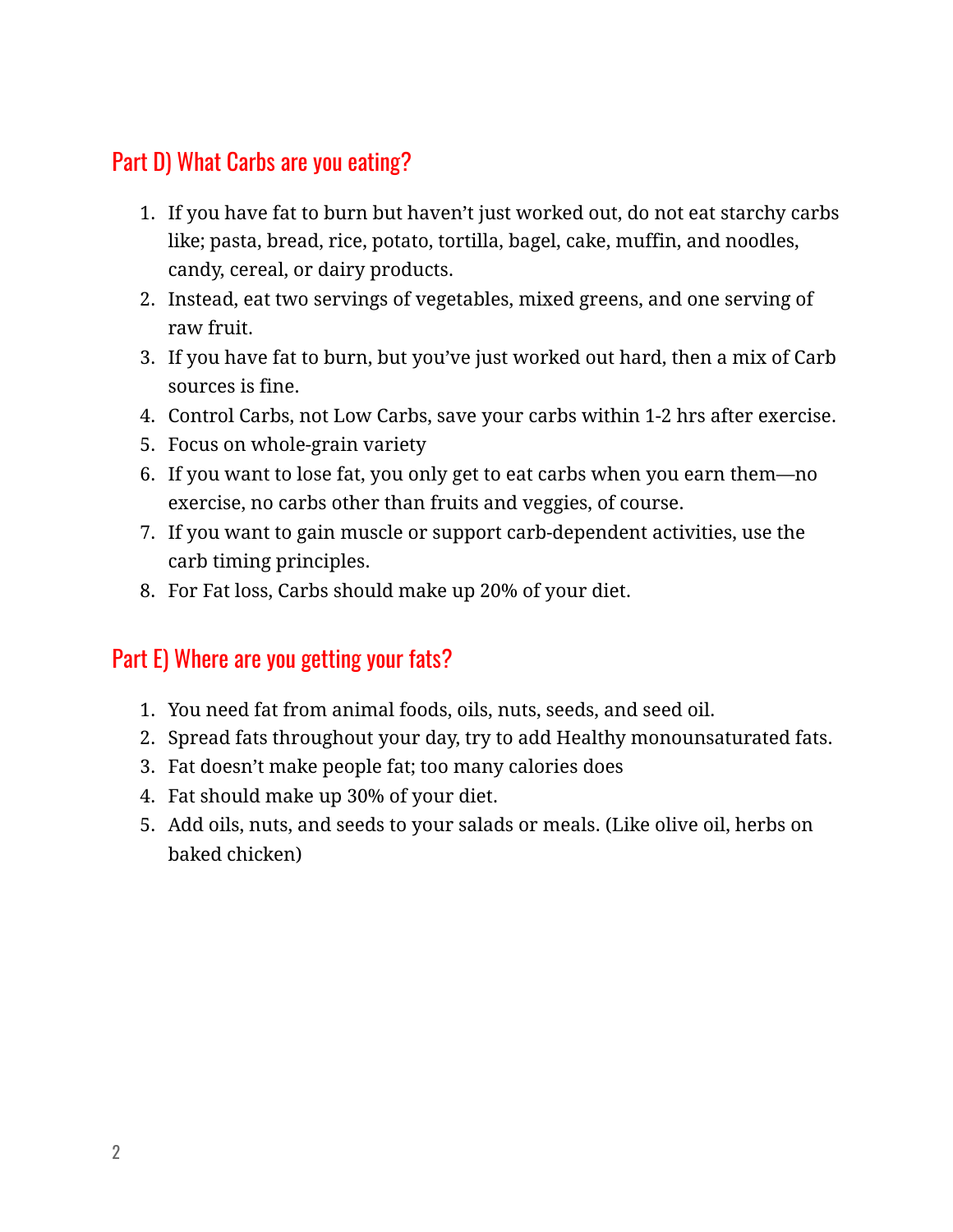## **Reference Chart for success**

*If you need help remembering your nutrient timing, just refer to this chart. Once you have these protocols memorized, your eating will be a lot more streamlined, and the behavior will become more comfortable for you to repeat, and more importantly, stick too!* 

## Protein Chart

**Type:** Lean Complete Protein **Timing:** Eaten at each feeding **Amount:** 1 serving women, two servings men. palm size **Examples:** Beef, chicken, bison, turkey, venison Fish, Eggs, Low Fat Dairy, Vegetarian Choices Milk Proteins, shakes, bars, etc

## Fats Chart

- **Type:** Saturated, Monounsaturated, and Polyunsaturated Fats
- **Timing:** None, just be sure to get ⅓ total fat from each source
- **Amount:** Focus on Healthy Monounsaturated Fats first
- **Examples:** Mono, Extra virgin olive oil, some nuts, avocados, nut butter Saturated, Animals fats, eggs, dairy, meat, butter, cheese, coconut oil Polyunsaturated, flax seeds, seed oils, fish oil, nuts, vegetable Oil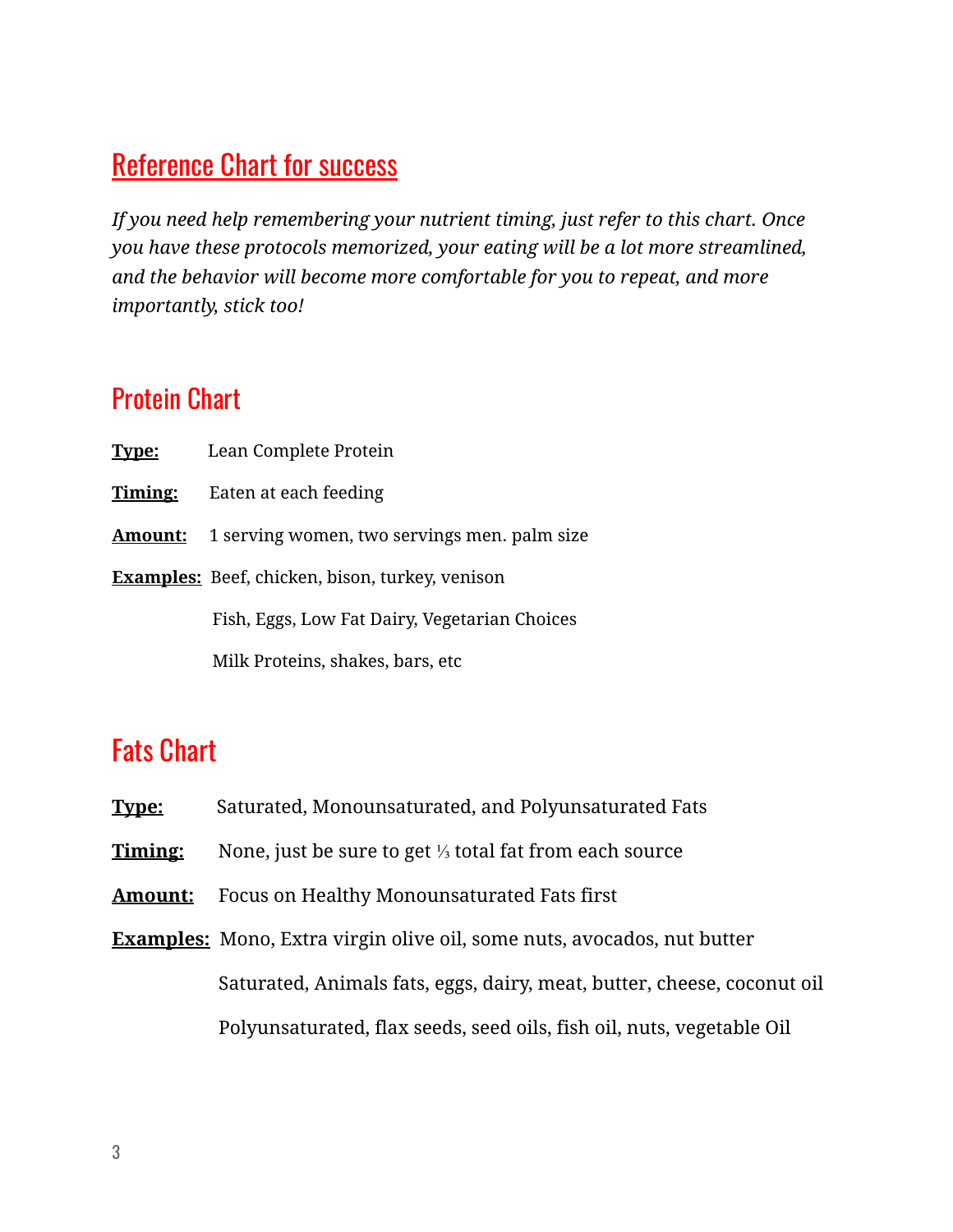## Carb Chart for Fat Loss

#### **Type: Exercise Recovery Drinks**

**Timing:** During a prolonged session of exercise of one to two hours only.

Amount: None if you can avoid it unless you are an athlete,

**Examples:** Sugary, Protein-rich shakes, recovery drinks like Biotest, Surge, Endurox, Gatorade, Powerade, etc.

#### **Type: Simple Sugars and Highly Processed Carbs**

**Timing:** Minimize or avoid at all costs.

**Amount:** None

**Examples:** Sugary sports drinks, Breakfast cereal, Soda, Juice, Table Sugar, Desserts, Candy, Milk Shakes, Blended Coffee, Donuts, Ice Cream, Muffins, Bagels, and any carb-rich snacks that come in a wrapped package.

**Type: Whole-Grain Starchy Carbs** 

**Timing:** Eat within one to two hours of exercise.

**Amount:** One serving

**Examples:** Whole-grain Bread, Whole-Grain Pasta or Flax, Unbleached, wholegrain, unprocessed rice, potatoes, roots, and yams. Oats, wheat, rye, quinoa, millet grains, and cereals only.

**Type: Fruits and Veggies** 

**Timing:** Eat with each feeding, emphasis on vegetables.

**Amount:** Two to one ratio of Veg to Fruit. Five to 10 servings a day.

**Examples:** Spinach, Carrots, Tomatoes, Broccoli, Cauliflower, Apples, Oranges, Avocado, Berries

If you have fat to lose, you should stick with water, unsweetened teas, 0 calorie drinks, or amino acid workout drinks with no calories and zero sugar.